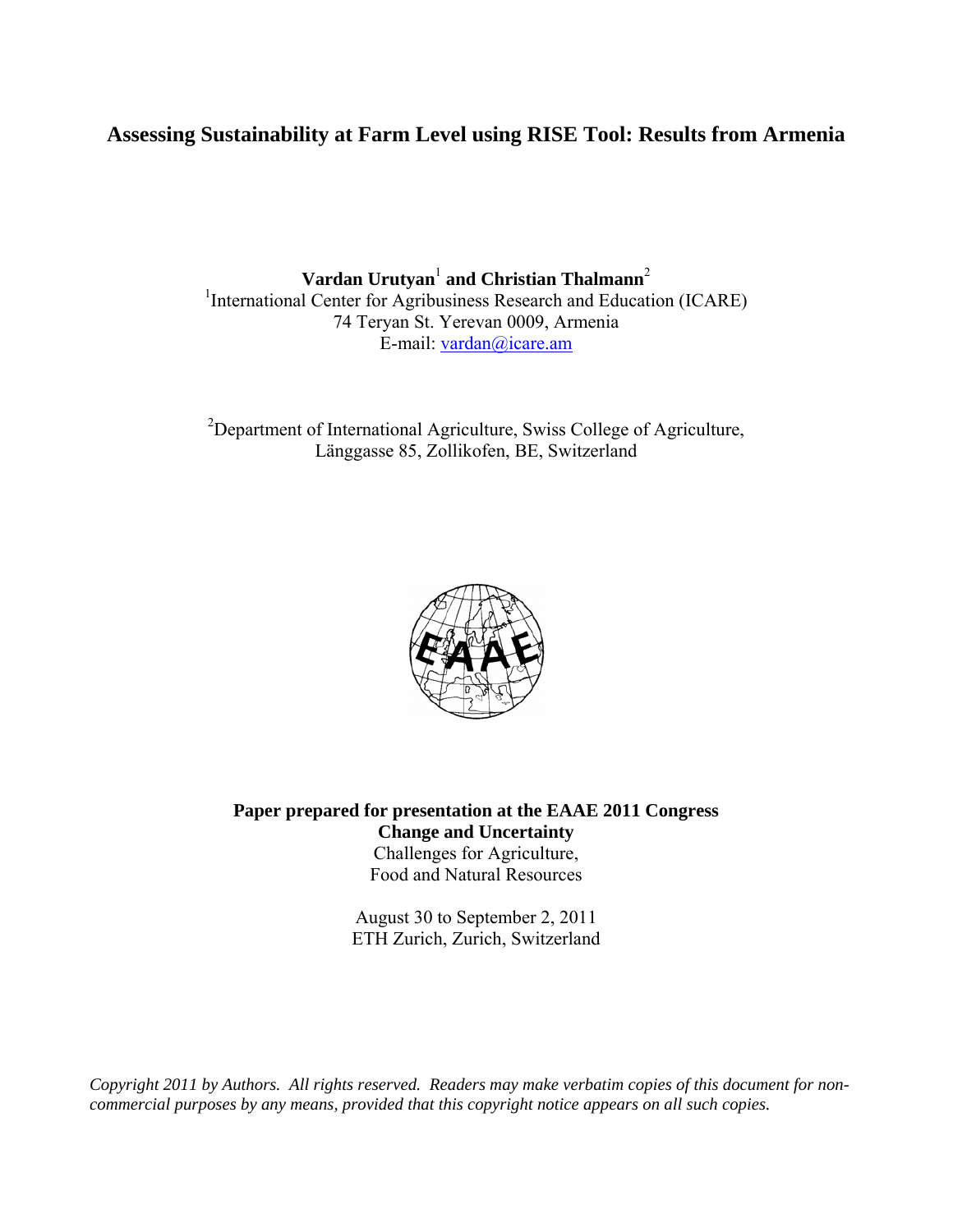#### **Background Information and Problem Statement**

Agriculture is one of the main economic sectors in Armenia, the main occupation and the biggest employer of the population (44.4%) in the rural areas. Due to the slower rates of growth of agriculture in the past decade compared with the nonagricultural sector of the economy, its share in the GDP gradually decreased, comprising 16.2% (the overall food and agriculture sector making 21.0%). However, the share of employment in agriculture remains relatively constant because of gradual decrease in the non-agricultural employment during all these years and corresponding absence of the labor outflow from agriculture to non-agricultural sectors.

Armenia is а land-poor country. The usable agricultural lands make 71.2% of the country's total land area, with arable lands making only 15.1%. Per capita, Armenia has 0.657 hectares of usable lands and 0.14 hectares of arable lands. According to the data of the RA National Statistics Service, around 33% of arable lands are not used on target. More than 80% of the gross crop produce in Armenia is produced on irrigated lands. Only 208,8 ths. hectares of agricultural land is irrigated. About 35,000 ha are out of use because of primary and secondary salinization and 15,000 ha because of water-logging (underground water at 1-2 m depth). In total about 200,000 ha of agricultural land across the country is out of use for a variety of reasons. The current structure of agricultural sector is as follows: crop production: 62.3%, livestock management: 37.7%, relatively 49.4% and 50.6% in [1](#page-1-0)990<sup>1</sup>. The contribution of peasant farms/household plots into the Gross Agricultural Output over past years remains prevailing compared with commercial organizations; and no major change and/or dynamics is registered.

After independence, various factors have caused a decrease in the area covered by gardens, the yield has dropped and the volumes of fruit processing have declined. In 1984, there were 54,000 ha of fruit orchards in the country (34,000 ha of which productive), while in 1999 the number was 22,500 ha (of which 21,600 ha productive). Currently there are about 35,000 ha (of which 30,000 ha productive)  $\arccos$  under cultivation<sup>[2](#page-1-1)</sup>.

Knowledge of farm management systems is fragmentary, and research in agricultural marketing and policy analysis is weak. Shortage of credit and high interest rates limit the ability of farmers to finance recovery through investment in capital stock, and the ability to re-establish agro-processing activity. As the internal capacity to finance investment is very weak, farmers and agro-processors will rely heavily on international assistance to support the recovery process.

In addition to abovementioned facts more alarming was the situation during the financial crisis and pot-crisis periods. The agricultural gross production decreased by 5.1% in the first quarter of 2009 (relative to 2008 first quarter). For the same time period, economic loss in processing industry was about 5.7%, where the production of cognac and canned food nearly halved. Moreover, the ratio of agricultural food imports to exports increased to 5.9/1 in the first four month of 2009 (the ratios for 2007 and 2008 are 2.6/1 and 3.6/1, respectively). In other words, exports of agricultural food products declined by about 45% in 2009 (first four months) relative to 2008. The level of imports of agricultural food products did not decrease greatly (5.3%), but the fact that it decreased already indicates reduced purchasing power of population (ICARE Country Report, 2010).

This situation continued in 2010 as terrible weather conditions joined to the financial crisis circumstances and the agriculture registered another 14.5% decline (NSS, 2010).

The resolution of these problems requires substantial investment within the framework of a long-term agricultural sector strategy. In the shorter term, private agriculture could be substantially strengthened through a process of institutional restructuring leading to increased client accountability and supporting government services, the promotion of private sector services and agricultural

<u>.</u>

<span id="page-1-0"></span><sup>&</sup>lt;sup>1</sup> RA National Statistical Service, 2009, 2010.

<span id="page-1-1"></span> $2$  FREDA, Survey and Analysis of raw material base for processed fruits, Final report, Yerevan, 2010.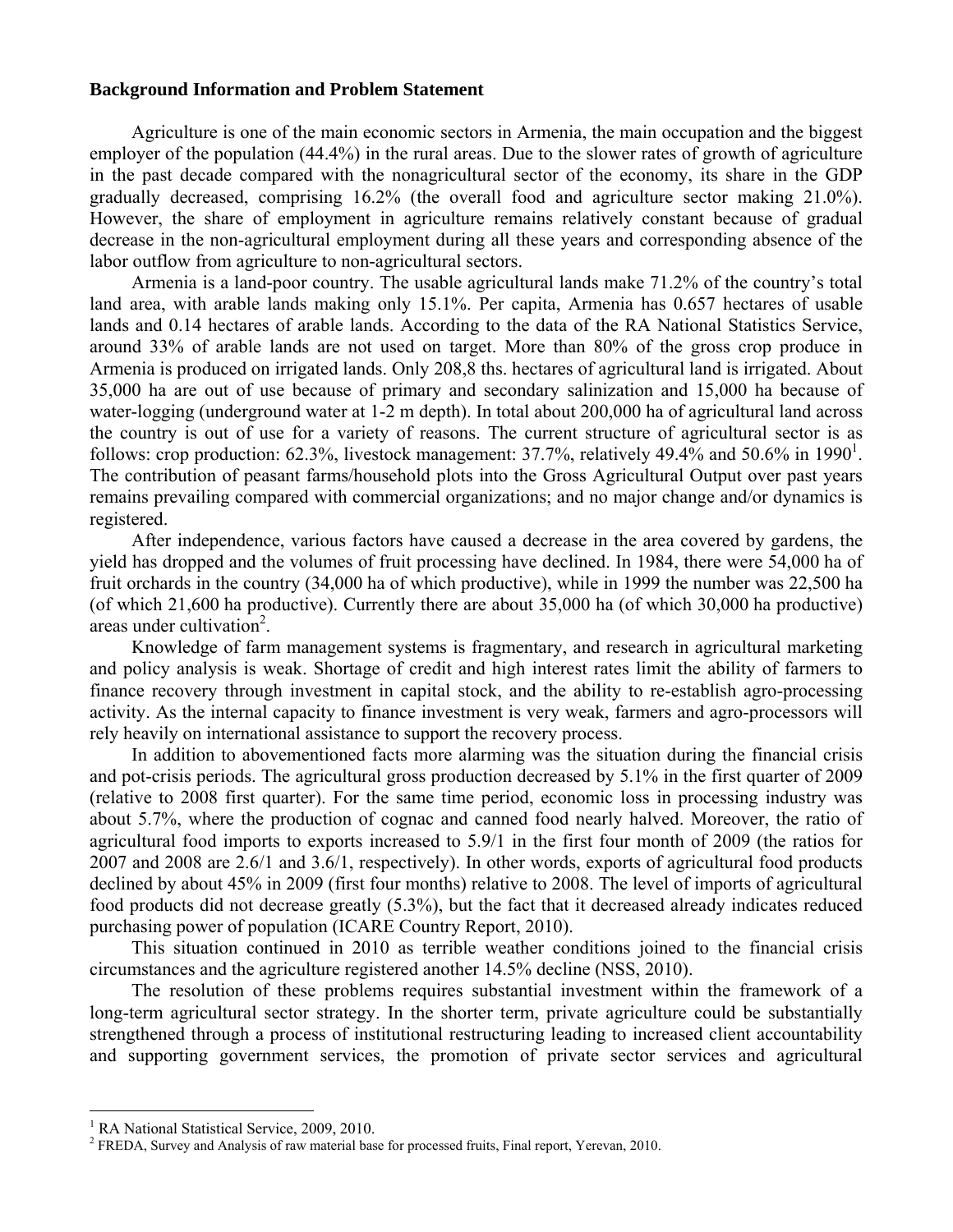cooperatives, ministry staff and farmer training and reorientation to the market economy, and detailed sub-sector analysis.

In order to improve and develop a more efficient and sustainable agriculture, the Ministry of Agriculture, together with FAO, designed a "Strategy for Sustainable Agricultural Development" (MoA 2002, 2004, 2006, 2008). This document laid the ground for adopting the "2010-2020 Sustainable Strategy Program for Agricultural and Rural Development" by the Government of Armenia and the Ministry of Agriculture which is aimed at the restoration of the financial crisis circumstances and through formulation of anti-crisis mechanisms contribute to the modernization of the agri-food system and raise its competitiveness (GoA, 2010).

 The adoption of this very important document probably is the most important achievement in view of current alarming state of agriculture. Nevertheless, the Strategy Program does not consider the integrated approach in consonant with 3 dimensions of sustainability: social, environmental and economic. Monitoring and Evaluation approach of the Strategy Paper is also vague and blurry.

In particular, a holistic assessment of agricultural production at farm level, which could provide baseline data facilitating the monitoring of progress, was not done so far. RISE was therefore considered a useful approach to analyzing and improving the situation of Armenian agriculture, and which could thus contribute to achieving the objectives of the national strategy. The application of RISE pursued the objectives of (1) identifying potentials and weaknesses of the sustainability of agricultural production in Armenia through an extensive, large-scale RISE assessment, (2) improving the situation through direct advice at farm level and (3) providing a sound basis for political decisions creating framework conditions that foster more sustainable production in Armenian agriculture.

This paper highlights the main findings of the joint research project entitled "Sustainability of Agricultural Production in Armenia – analysis of the current situation and improvements through farm advice and facilitation of policy action to adapt framework conditions using the RISE (Response Inducing Sustainability Evaluation)" of the Agribusiness Teaching Center (ICARE Foundation) and Swiss College of Agriculture, funded through the SCOPES program of SDC and SNSF (2005-2009).

### **RISE Methodology**

The Response-Inducing Sustainability Evaluation (RISE, [http://rise.shl.bfh.ch\)](http://rise.shl.bfh.ch/), developed at the Swiss College of Agriculture (SHL), aims at closing this gap by providing a farmer- and measureoriented sustainability evaluation method. The assessment covers agricultural production on a farm within one year and starts with the collection of comprehensive information on ecological, economic and social aspects through a questionnaire-based interview with the farmer. A computer model uses this information to calculate 57 sustainability parameters, condensed into twelve indicators (Table 1). Indicator scores are displayed as a polygon showing farm sustainability at a glance. At parameter level, results are presented in tabular form, which allows for a differentiated appraisal and pinpointing of trade-offs in the concluding feedback discussion.

The approach builds on an intensive dialogue with the farmer (Thalmann et al., 2009). All indicators are composed of state (current situation of the system) and driving force (pressures on the system) parameters. The degree of sustainability of an indicator is calculated by subtracting the sum of driving force parameter values from that of the state parameters. All parameters are rated using a scale from 0 to 100, where 100 indicates the optimum situation in state and the worst situation in driving force parameters. Benchmark values used for normalization are derived from literature and statistics and can be regionally adapted where necessary (e.g. interest rates, minimum wages). An optimum situation is not achieved by maximizing single indicators, but through a balanced bandwidth of all indicators at the highest achievable level (Grenz. J et al, 2009).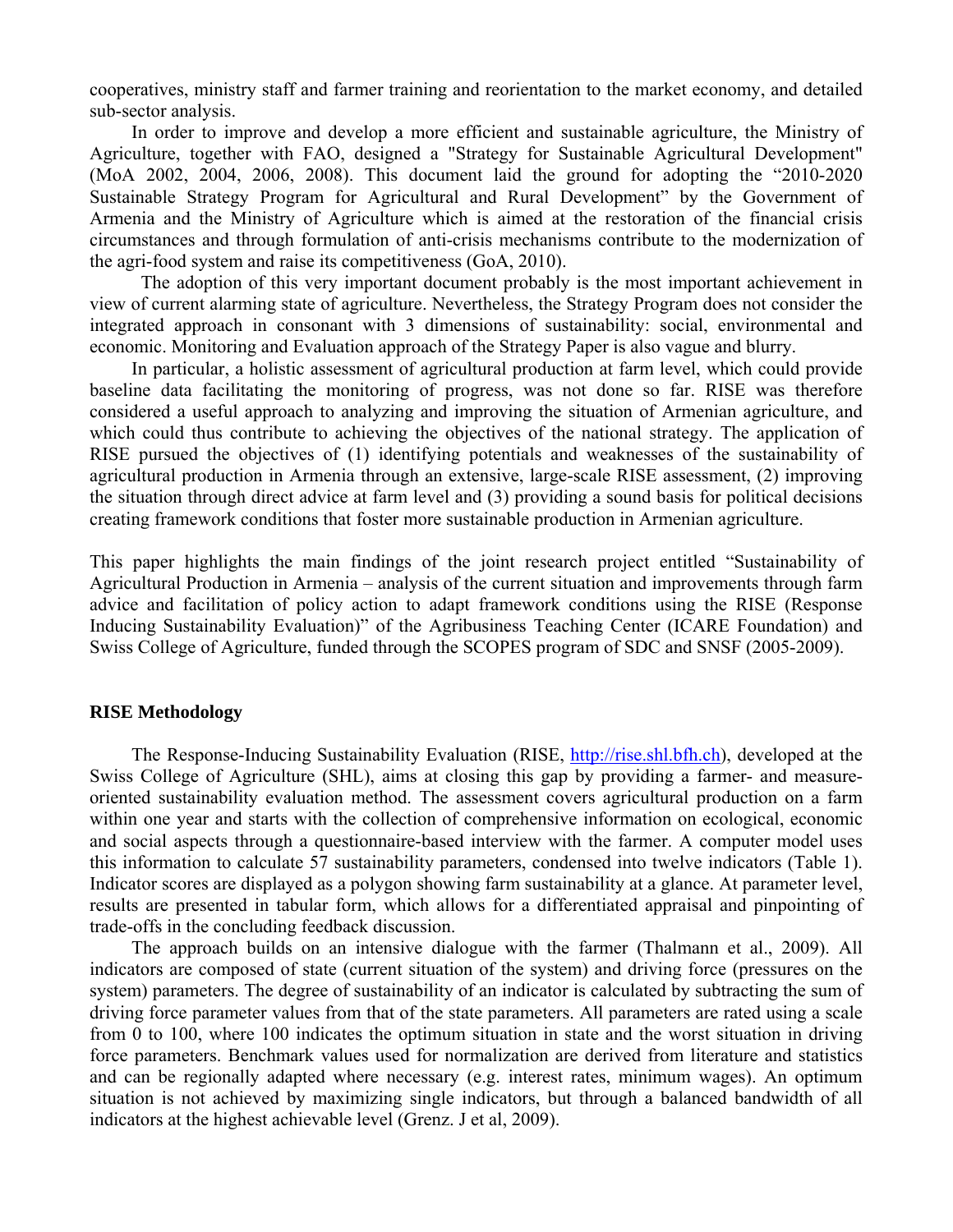| <b>Dimension</b>                       | <b>Indicator</b>                               | <b>State Parameter (SP)</b>                                                                                                                                                                                                      | <b>Driving Force Parameter (DP)</b>                                                                                                                                              |
|----------------------------------------|------------------------------------------------|----------------------------------------------------------------------------------------------------------------------------------------------------------------------------------------------------------------------------------|----------------------------------------------------------------------------------------------------------------------------------------------------------------------------------|
| <b>Natural</b><br>resources            | 1 Energy                                       | SP1: Environmental effect of the used energy<br>carrier                                                                                                                                                                          | DP1: Energy-input per unit agricultural land<br>DP2: Energy-input per unit work force                                                                                            |
| <b>Natural</b><br>resources            | 2 Water                                        | SP1: Water quantity and availability<br>SP2: Water quality and stability of the<br>quality                                                                                                                                       | DP1: Water quantity and productivity:<br>DP2: Risk factors for the water quality                                                                                                 |
| <b>Natural</b><br>resources            | 3 Soil                                         | SP1: Soil pH, salinization, waterlogging, soil<br>sampling.<br>SP2: Erosion index                                                                                                                                                | DP1: Pollution by pesticides, acidifying<br>fertilisers & fertilisers containing heavy metals<br>DP2: Tillage-related risks<br>DP3: Salinization risk<br>DP4: Nutrient mining on |
| <b>Natural</b><br>resources            | Bio-<br>4<br>diversity                         | SP1: Biodiversity promoting farming system                                                                                                                                                                                       | DP1: Proportion of intensely used agricultural<br>land<br>DP2: Plot size<br>DP3: Weed control                                                                                    |
| <b>Management</b>                      | $\overline{5}$<br>N&P<br>emission<br>potential | SP1: N & P balance<br>SP2: Manure storage and application method                                                                                                                                                                 | DP1: $N$ & P from organic and inorganic<br>fertilizers (imports / exports)                                                                                                       |
| <b>Management</b>                      | 6 Plant<br>protection                          | SP1: Quality of the application<br>SP2: Environmental and human-<br>toxicological risks                                                                                                                                          | DP1: Cropping systems<br>DP2: Crop rotation                                                                                                                                      |
| <b>Management</b>                      | 7 Waste                                        | SP1: Environmental hazard<br>SP2: Methods of Waste disposal                                                                                                                                                                      | DP1:Type and quantity of waste                                                                                                                                                   |
| <b>Economy</b>                         | 8.<br><b>Economic</b><br>stability             | SP1: Net debt service over change in<br>owner's equity and interest paid<br>SP2: Equity ratio<br>SP3: Gross investment                                                                                                           | DP1: Cash flow/raw performance rate<br>DP2: Dynamic gearing<br>DP3: Condition of the machines, buildings and<br>permanent crops                                                  |
| <b>Economy</b>                         | 9 Economic<br>efficiency                       | SP1: Return on assets<br>SP2: Return on equity<br>SP3: Total earned income                                                                                                                                                       | DP1: Productivity                                                                                                                                                                |
| Economy/<br><b>Social</b><br>situation | 10 Local<br>economy                            | SP1: Share of regional working forces and<br>salaries<br>SP2: Lowest salary on farm compared with<br>the regional average gross wage                                                                                             | DP1: Raw performance per unit agricultural<br>land                                                                                                                               |
| <b>Social</b><br>situation             | 11 Working<br>conditions                       | SP1: Emergency/medical care on site<br>SP2: Provision of potable water<br>SP3: Accommodation and sanitary<br>equipment<br>SP4: Working hours<br>SP5: Wage discrimination<br>SP6: Child labor<br>SP7: Forced labor<br>SP8: Gender | DP1: Continuing education<br>DP2: Encumbering work<br>DP3: Assessment of the working conditions<br>DP4: Disparity of income<br>DP5: Working time for reaching minimum<br>wage    |
| <b>Social</b><br>situation             | 12 Social<br><u>security</u>                   | SP1: Social security<br>SP2: Means of subsistence                                                                                                                                                                                | DP1: Potentially payable salary<br>DP2: Farm succession plan<br>DP3: Legality and documentation of<br>employment                                                                 |

**Table 1. RISE Indicators and Parameters**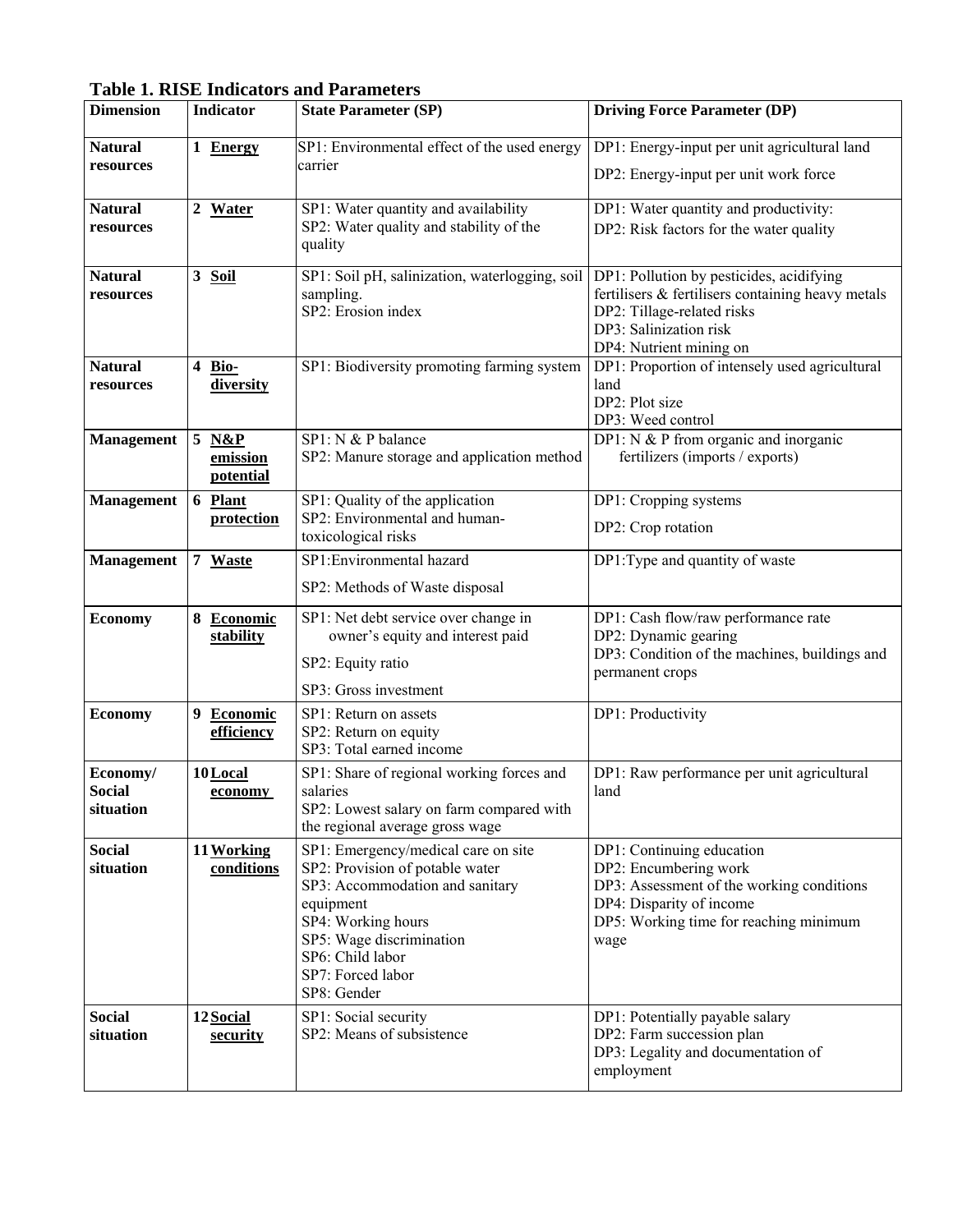# **RISE Armenia Project**

The first RISE assessments in Armenia were completed on-site by Armenian researchers from Agribusiness Teaching Center, who had been trained at the Swiss College of Agriculture. For the pilot project dairy sector was selected and 13 dairy farms from 5 provinces of Armenia have been assessed by the trained researchers. The pre-study testified to the applicability of RISE under Armenian conditions and showed that farmers approved the assessment. A large-scale assessment covering 202 farms was done in the provinces of Armavir, Aragatsotn, Gegharkunik and Shirak (Figure 1).

The regions assessed represent typical production zones of Armenia that in sum should provide a generalizable picture of Armenian agriculture. The scale of the collected and analyzed data reaches from (1) "raw data" level providing basic information (e.g. water quantity and availability), (2) parameter level providing benchmarked information on specific topics (e.g. proportion of unstable water sources in relation to total water use), (3) state and driving force level providing aggregated information on the present state and relevant driving forces of each indicator, (4) the indicator level providing information on a subject area (e.g. biodiversity), to (5) the system level providing a global picture of farm sustainability (RISE sustainability polygon).

## *System level*

The (arithmetic) mean degrees of sustainability across the 12 RISE sustainability indicators of the 202 farms displayed an unevenly distributed pattern with several substantially negative indicator values (Fig. 1b). Generally speaking, farming systems with such pronounced deficits are rated unsustainable. In the sections below, the rationale for this judgment is described.

## *Indicator level*

At indicator level, major deficits affected the N&P Emission Potential, Economic Efficiency and Social Security indicators. A very positive score was registered for the Energy, Water, Waste, Local Economy and Plant Protection indicators. The indicators Soil, Biodiversity, Economic Stability and Working Conditions had values in the border area, i.e. they were acceptable, but with potential for improvement.

The patterns of the polygons in the four regions (mean value of all farms of a region) did not considerably differ from each other (Fig. 1c), 1d), 1e), 1f)). Statistical analysis, however, revealed<sup>3</sup> significant differences between the regions for all indicators with the exception of N&P Emission Potential, Local economy, Working Conditions (data not shown). For example in Armavir, indicator values for Economic Efficiency and Social Security were significantly higher<sup>[4](#page-4-1)</sup> than in the other regions, indicating better economic performance. These two indicators are interlinked to a certain extent, since sufficient profitability of the operation is a prerequisite for social welfare. Armavir is the region with the most favorable agricultural conditions, allowing for the production of profitable agricultural goods. Farms of this region are often specialized in the production of high-value fruits and vegetables. Yields in fodder crop and cereal production are highest in Armavir. Beside favourable climatic conditions, there are structural factors: Armavir's median farm size of 2.7 ha exceeds that of other regions, e.g. Gegharkunik with 1.36 ha; hence more efficient production is possible in Armavir. Accordingly, production techniques in this region are the most intensive in terms of machinery and resource use.

1

<span id="page-4-0"></span><sup>3</sup> Kruskal Wallis Test

<span id="page-4-1"></span><sup>4</sup> Mann Whitney Test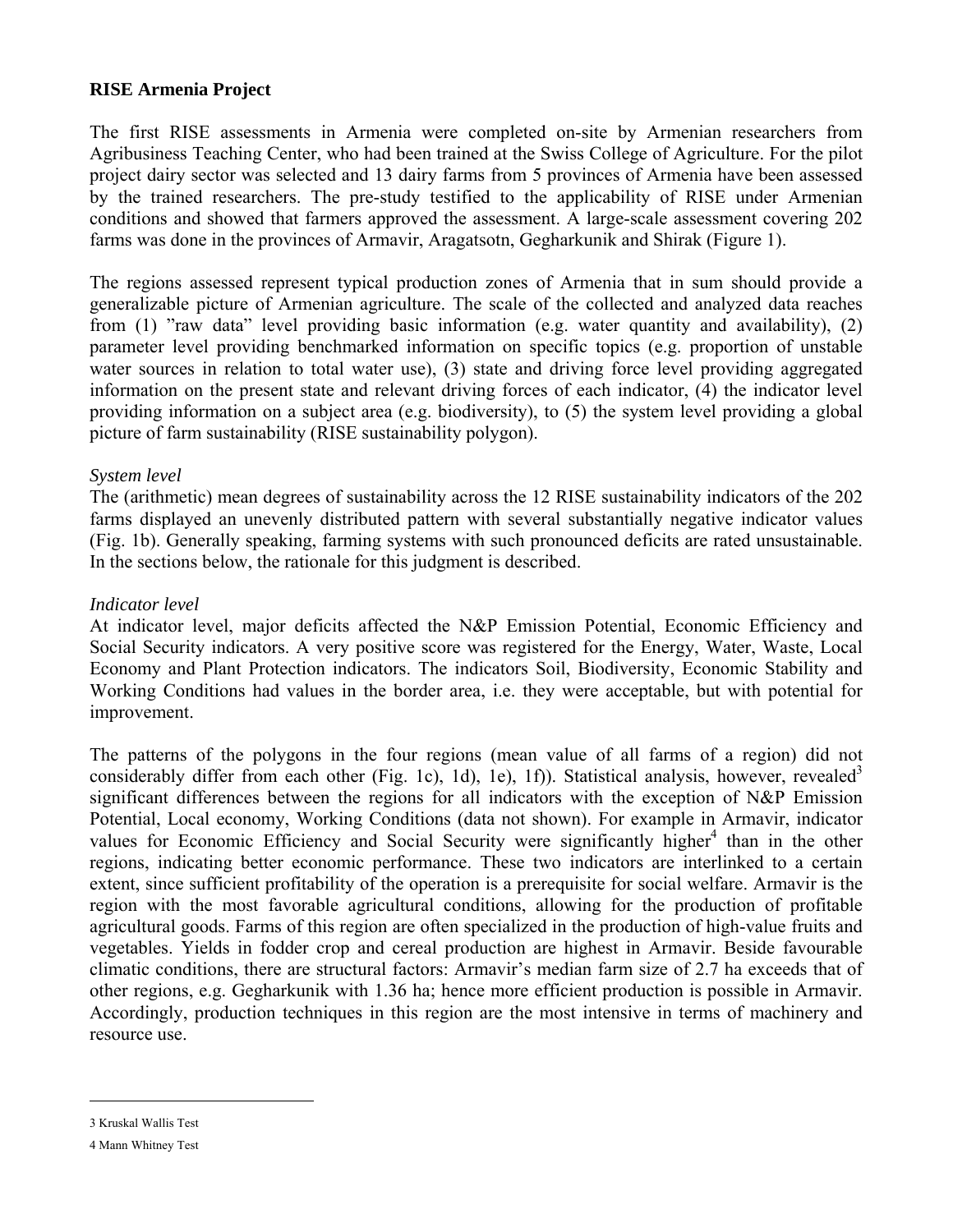**Figure 1: RISE summary sustainability polygons.** 



**Legend: State (S):** 0 pts = problematic situation; 100 pts = good situation. **Driving force (D):** 0 pts = low risk; 100 pts = high risk. **- Degree of sustainability, DS = S – D:** positive:  $10 \le x \le 100$  pts; border area:  $-10 \le x \le 10$  pts; negative:  $-100 \le x \le -10$  pts.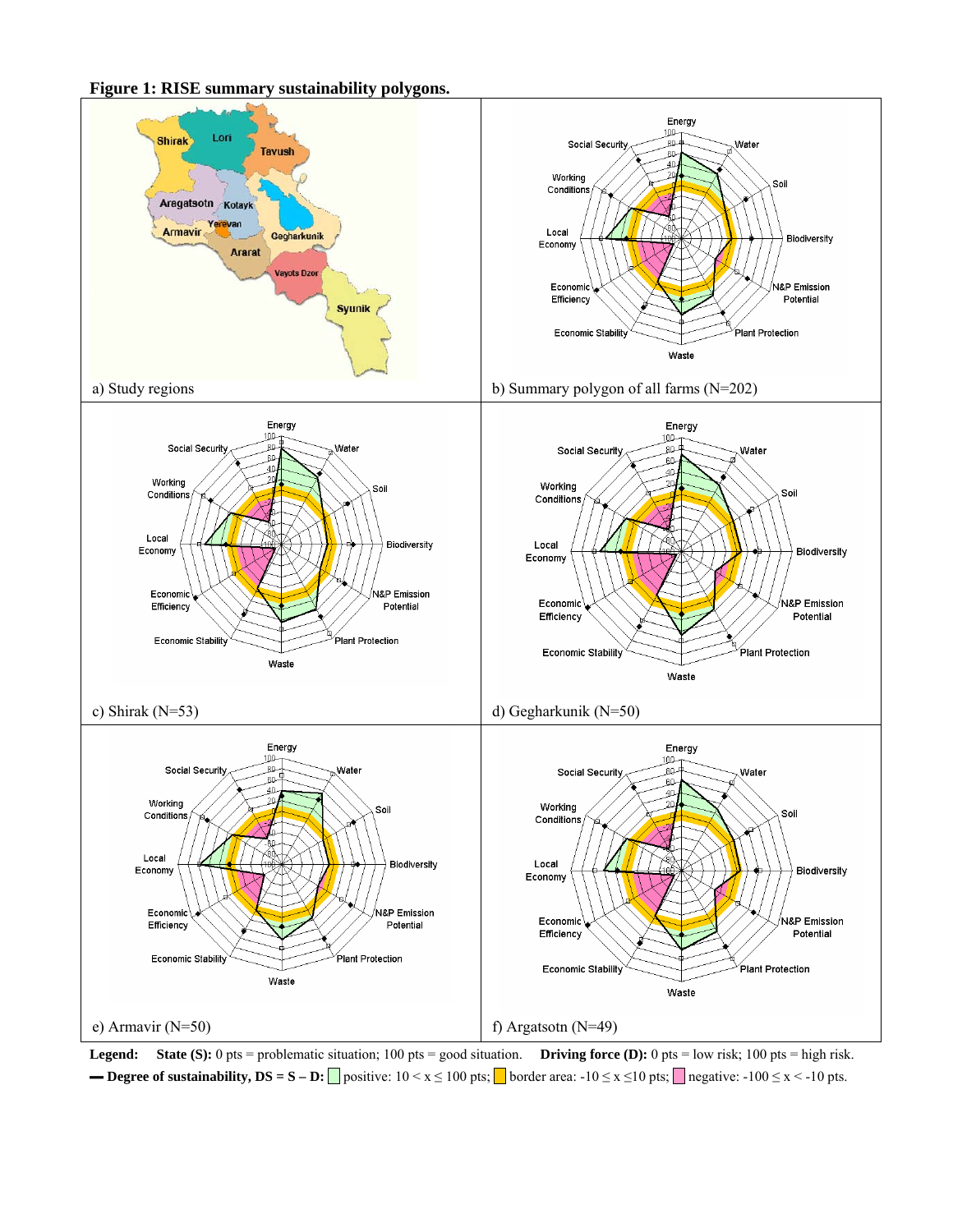# *Parameter level*

<u>.</u>

At parameter level of the N&P Emission Potential indicator, excessive nitrogen and phosphorus loads in animal manure, compared to the nutrient demand of crops, were found due to high livestock densities, particularly in Aragatsotn and Gegharkunik. However, high proportions of these nutrients do not reach crops due to inappropriate manure storage and application techniques, and considerable N&P emissions to soil, water and atmosphere occur. Manure is mostly stored on bare ground, which poses the risk of uncontrolled leaching of the liquid fraction. If liquid manure is applied at all, techniques are used that can cause high ammonia volatilization, e.g. broadcasting regardless of weather conditions. Another sustainability issue are the considerable amounts of nutrients leaving the farm nutrient cycle through the burning of dried dung during winter. Therefore, soils often suffer from severe nutrient depletion permitting only low yields of cultivated plants, despite the high levels of nutrient supply that would potentially be available. The elaboration of feasible solutions for reducing the need to burn dung for heating purposes, such as improved insulation of buildings or construction of small biogas fermenters, requires the involvement of different stakeholders. If the practice of burning dung could be discontinued, considerable amounts of nitrogen could be saved and used in crop production. In the strategy for sustainable agricultural production of the Armenian Ministry of Agriculture<sup>[5](#page-6-0)</sup>, it is suggested that farmers purchase mineral fertilizer using micro credits. However, the use of selfproduced manure would reduce the need for a credit in the first place and thus avoid risks related to indebtedness. Many examples from other countries have proven the immanent risk e.g. of crop failure resulting in the inability to pay back credits used to buy consumables. Despite the generally problematic economic condition of most of the farms, the current low level of indebtedness positively stands out and should be preserved.

It is essential not only to pay attention to the results at indicator level, but also to the single parameters, since the aggregation process may mask detail information. This is particularly the case for the Water indicator which shows a generally positive degree of sustainability (Fig. 1b). However, at (sub-) parameter level several problematic issues were identified:

Several farmers rated their water availability for irrigation and livestock production as unstable and complained that water supply had become worse in the last years. Usually, water is sourced from an off-farm water supply. During the first phases of transition in the early 1990s, structures for maintenance of infrastructure were dissolved and maintenance neglected. Despite substantial programs for the renewal of basic infrastructure, the situation in many regions is still deteriorating. Limited water availability for irrigation may be one reason for the low yields of many of the crops cultivated (e.g. winter wheat 27 dt/ha; winter barley 17 dt/ha; potatoes 185 dt/ha) compared to other production systems. Any management practice that contributes to increased yields has positive effects on water productivity. Improved nutrient management (manure, composting), proper crop rotations, adapted varieties with reasonable yield potential, crop protection, and soil-water conservation measures may increase crop yields and thus water productivity. Although many of these options also exert positive effects on other sustainability aspects (e.g. on soil conservation and economic efficiency), trade-offs are to be expected: higher fertilizer inputs, for example, can increase pest and disease susceptibility of crops, contribute to further nutrient surplus, threaten water quality, or negatively affect biodiversity.

Water pollution by livestock feces, especially by livestock entering water bodies, is a serious issue, particularly in view of upstream-downstream relations and human and animal health. But also inadequate manure storage contributes to water pollution risks. Other risks for water bodies are related to waste water and its treatment and the lack of water protection measures. These issues need to be tackled at various levels. At farm level, agronomic skills and knowledge have to be improved. The most effective channels for dissemination of such information have to be developed in the upcoming

<span id="page-6-0"></span><sup>5</sup> Armenian Ministry of Agriculture 2006. Agricultural Sustainable Development Strategy. Republic of Armenia (revised version).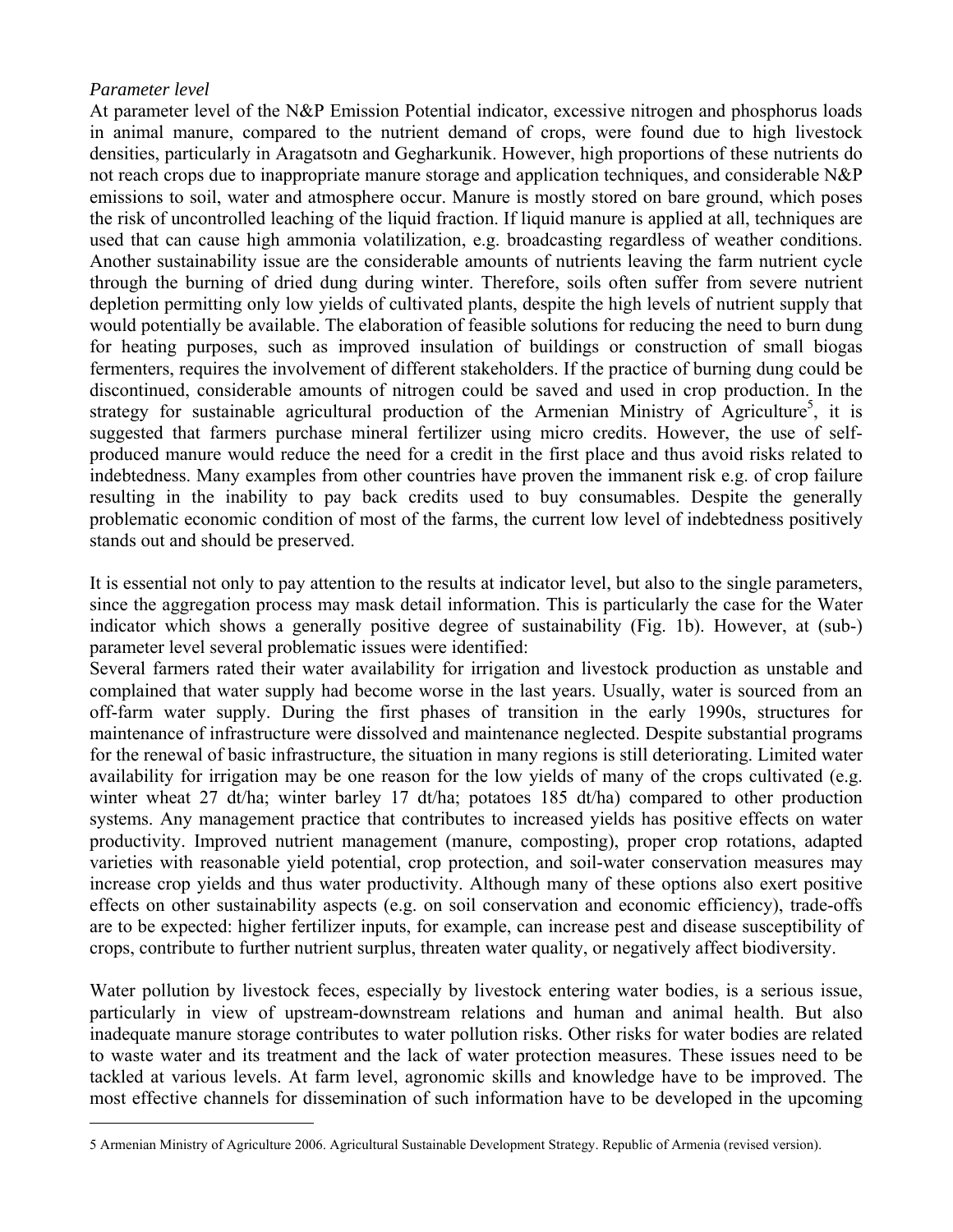process. Certainly, extension services will play a central role. The administration and regulatory level must provide a regulatory framework that improves the knowledge base and skills of the farmers and declare the protection of natural resources as a guiding principle.

Many farmers mainly produce for subsistence. The economic raw performance, including sales and external deliveries (self- and in-kind consumption), is frequently lower than the costs of production, resulting in a net loss for the agricultural enterprise. This reflects a low profitability of farms, which is compensated for by low earnings of the self-employed work force and low salaries of the employed work force. Earnings and salaries frequently are well below a minimum wage<sup>[6](#page-7-0)</sup> that would enable e.g. to purchase adequate social securities, such as insurances (Social Security; SP1: Social securities; SP2: Means of subsistence). Almost inexistent investments (Economic Stability; SP3: Investments) can also be explained by low economic performance of the operations.

The reluctance to invest in replacement and maintenance of machinery and buildings is obvious. However, mainly the well-performing farmers stated that they were somehow blocked in their decisions by a general lack of agronomic and economic knowledge and information. It may be speculated that improved availability of up-to-date reliable information would foster higher rates of investment at least with less risk-averse farmers. It can be expected that with this low level of profitability, many farmers will quit agricultural production as soon as reliable and profitable income alternatives are available.

# **Conclusions and Way Forward**

1

The RISE tool was successfully applied in differnet regions of Armenia and proved to be a suitable tool for the holistic evaluation of Armenian dairy farmers' sustainability. It has to be stressed that applying RISE not only targets a more rational use of the natural resources (energy, water, soil, biodiversity) and improved management practices (reduced emissions, proper crop protection and waste management). Through its holistic approach the tool also covers the most important economic and social aspects. Economic stability and efficiency of farming (including adequate income) and its effect on local economy (e.g. employment generation) as well as social security and working conditions in the agricultural sector are covered by the tool. These aspects are particularly important in a country like Armenia. A particular strength of the application of RISE is that it allows for the dual benefit of simultaneous research and development (i.e. improvements) on the ground. By establishing the basis for research (through sustainability assessments at farm level) improvements of farming practices are directly initiated in the feedback discussions between advisors or extension agents and farmers. The development and implementation of training modules by Armenian team members at the International Center for Agribusiness Research and Education and the Armenian State Agrarian University will raise awareness with students, scientists and extension services on the complexity and importance of sustainability issues in agriculture.

Results of the sustainability survey are now being communicated to farmers, extensionists, administration and donors through the **Armenian Platform for Sustainable Agriculture ([www.apsa.am\)](http://www.apsa.am/)** launched in January 2009 by the International Center for Agribusiness Research and Education and the Swiss College of Agriculture to contribute to the sustainable agricultural development of Armenia involving different stakeholders of the agri-food chain.

<span id="page-7-0"></span><sup>6</sup> Basic needs include food, energy, housekeeping, clothes, shoes, education, personal hygiene, rent, interests (mortgage), transportation, taxes and social securities (health care, old-age pension scheme, unemployment insurance, disability insurance).